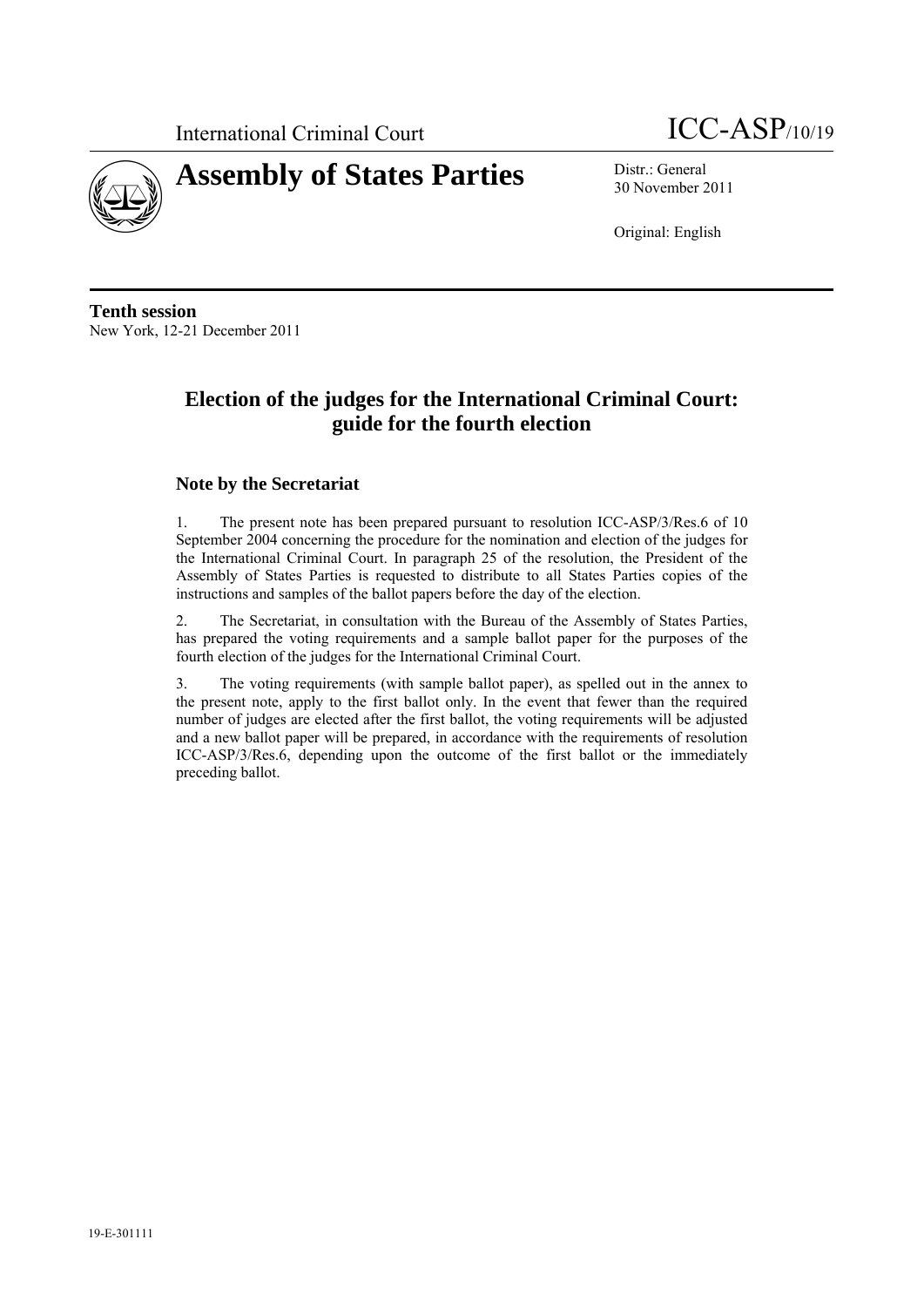### **Annex**

# **First ballot: Election of 6 judges of the International Criminal Court**

### **Voting requirements**

1. Please place an "X" in the box to the left of the names of the candidates for whom you wish to vote. Only those candidates whose names appear on the ballot are eligible.

2. Vote for a maximum of 6 candidates**.** Ballots containing votes for more than 6 candidates will be declared invalid.

3. Vote for at least 3 candidates from List A. Ballots containing votes for less than 3 candidates from List A will be declared invalid.

4. Vote for at least 1 candidate from the Group of Asia-Pacific States, 1 candidate from the Group of Eastern European States and 2 candidates from the Group of Latin American and Caribbean States. Ballots that do not satisfy this regional minimum voting requirement will be declared invalid.

5. Vote for at least 2 male candidates. Ballots that do not satisfy this gender minimum voting requirement will be declared invalid.

6. If you fulfil all the minimum voting requirements in paragraphs 3, 4 and 5 above, using less than 6 votes, you may abstain in voting for the remaining candidates.

7. Please check the ballot to ensure that votes have been cast for:

- (a) No more than 6 candidates;
- (b) At least 3 candidates from List A;

(c) At least 1 candidate from the Group of Asia-Pacific States, 1 candidate from the Group of Eastern European States and 2 candidates from the Group of Latin American and Caribbean States; and

(d) At least 2 male candidates.